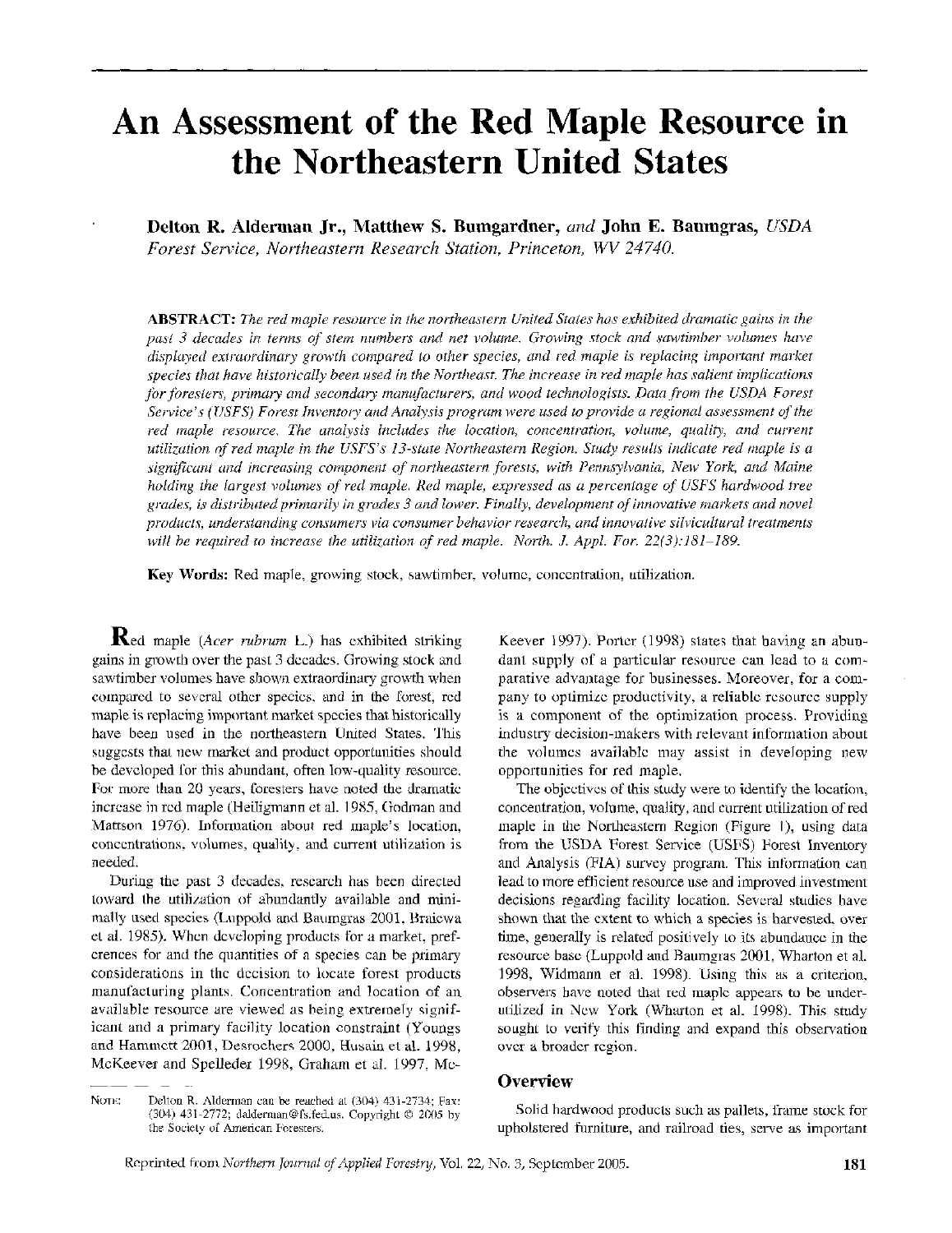

**Figure 1. USFS FIA survey units of the Northeastern Region.**  Numbers indicate rank by growing stock volume of red maple.

markets for lower grade hardwoods. More recently, pulp markets also have increased the use of hardwoods as evidenced by the 106% increase in hardwood pulpwood production in the southern United States between 1976 and 1995, compared to a 22% increase for softwood pulpwood over the same period (Bumgardner et al. 2001). Similarly, in the Northeast, hardwood pulpwood production increased by over 80% compared to about 19% for softwood from 1975 to 1995 (Irland et al. 2001).

There is increasing interest in focusing on the valueadded utilization of small-diameter and lower grade hardwoods. Economical production of higher valued products (e.g., dimension parts for furniture and cabinets) from lowgrade lumber is feasible with the introduction of novel production systems (e.g., Serrano and Cassens 2000, Bratkovich et al. 2000, Lin et al. 1995, Reynolds et al. 1983). However, implementation of new production systems can be a challenge and require investment in new facilities and/or equipment. In addition, drying, materials handling, and the marketing of small component pieces present further challenges.

Red maple certainly falls within the low-value and lowgrade parameters, and we note some contributing factors concerning the growth of this species in the eastern deciduous forest. Past high grading and fire suppression have been suggested as two of the principal factors in this species' augmentation. Red maple is intermediate in shade tolerance (Haag et al. 1989), a prolific seeder (Ahigren 1979, Abbott 1974), a vigorous sprouter (Burns and Honkala 1990, Voss 1985, Lees 1981, Flinn and Wein 1977), and has an extraordinary ability to compete (Johnson et al, 1987, Voss 1985). This species' attributes, in combination with high grading, allowed it to gain a foothold in today's forest (Heiligmann et al. 1985, Godman and Mattson 1976, McGee and Hooper 1970). Red maple is resistant

the eastern forest, but in the absence of fire, red maple has flourished and established itself as a primary component (Cole et al. 1990, Burns and Honkala 1990, Blair and Brunett 1976). Several characteristics suggest why red maple is not favored for high-end utilization, such as for factory-grade

lumber (e.g., furniture) or veneer. Red maple is susceptible to defects and disease. Individual stems exhibit poor growth form with multiple stems when originating from a coppice source (Erdmann et al. 1985). However, prices paid for high-grade red maple are quite respectable when compared to other species. The Hardwood Market Report (2002) of Apr. 13, 2002 reports that green FAS 414 soft maple lumber brought \$870 FOB per thousand board feet (mbf) in the Appalachian region. The market price for green FAS 414 hard maple and red oak brought \$1,220/mbf and \$960/mbf, respectively. **Hn** the northern hardwood region, soft maple, hard maple, and red oak brought \$850/mbf, \$1,225/mbf, and \$1,095/mbf, respectively. In the early 1970s, red maple commanded prices similar to red and white oak, hard maple, and not far below that of cherry (Luppold and Bumgardner 2002). Opportunities exist for both managing and manufacturing red maple for higher value forest products.

to acid rain and ozone damage, is abundant as an associate species in several forest types, is not a preferred food source of deer, and occurs on a wide range of sites (e.g., wet to dry) (W.H. McWilliams, Pers. Comm., USDA Forest Service, 2002). Historically, fire played an integral role in shaping

Alternative markets for low-value hardwoods may include engineered wood products (EWP) such as oriented strandboard (OSB) or laminated veneer lumber. EWP have an advantage over value-added solid wood hardwood markets because of lower processing costs and the potential for a more complete utilization of the raw material. EWP could lead to increased opportunities for red maple utilization as well as economic development by locating new facilities in areas with high concentrations of red maple. Obviously, factors such as EWP market demand, transportation, and economic feasibility are critical considerations. In the near future, red maple roundwood consumption might be limited by the recent closure of pulp and paper mills and paper lines in several northeastern states. in such instances, novel approaches will be required to use this expanding forest resource.

# Methods

The data used were from the USFS HA program for the 13 states in the Northeastern Region. FIA is federally mandated and conducts forest resource inventories to continually provide information for regions, states, and areas within those states (i.e., survey units). Forest resource data is periodically collected, anaiyzed, and reported by FIA.

FIA data include volumes of growing stock and sawrimber trees by species and diameter class.  $FIA$  also maintains a Timber Products Output (TPO) database that includes, but is not limited to, product output for individual states by product type (e.g., sawlogs, veneer logs etc.) and species. For this study, FIA inventory and TPO data from the late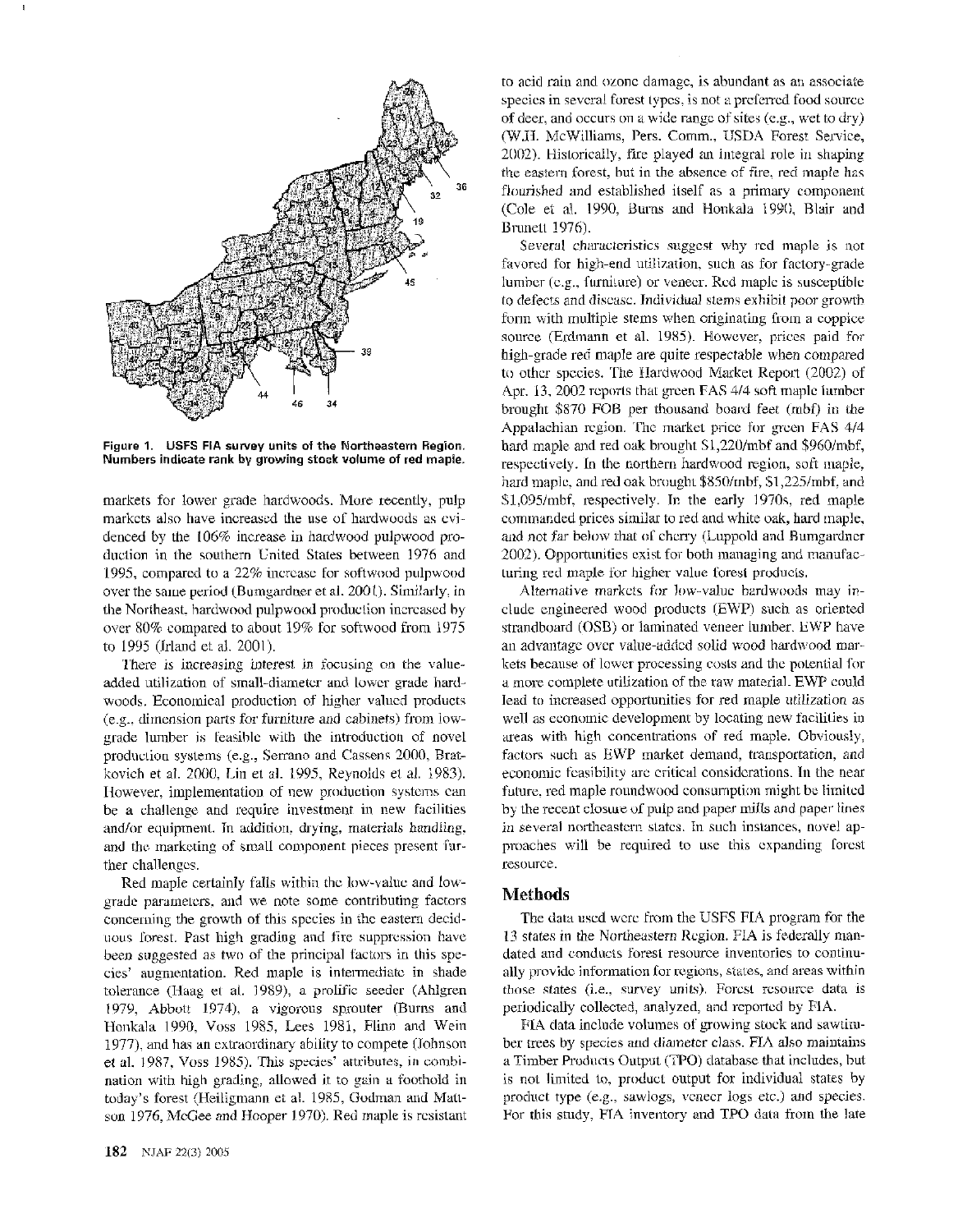1980s and early 1990s were analyzed. For eight of the region's 13 states, the inventories are relatively recent (1997-1999): while five states were surveyed between 1989 and 1995 (Table 1). As a result, these data do not represent forest conditions at a common point in time. When practical, results are presented at the state (and sometimes survey unit) level. However, to demonstrate other important trends, it was necessary in some cases to use the most recent data available and aggregate state data.

# **Results**

### **Northeastern Region Forestland**

The Northeastern Region (Figure 1) is comprised of 153 million ac and of this total, 92.9 million ac (60%) are classified as forestland. Private ownership represents 73.8 million ac, the forest industry owns 8.4 million ac, the National Forest system holds 2.4 million ac, and other public ownership is 8.3 million ac. New York, Pennsylvania, Ohio, Maine, and West Virginia have the most acreage of red maple, and consequently, also possess relatively large volumes of red maple.

# **Stand Size, Growing Stock, and Sawtimber Volumes of Red Maple**

Growing stock volume and stem quantities of a species are important indicators of its current and future availability. Growing stock is defined as "all live trees of commercial species greater than 5 inches (in.) in diameter at breast height (dbh), except rough or rotten trees'' (Hansen et al. 1992).

The findings of this research point toward red maple becoming an increasingly significant component, in both stem numbers and volume, of the northeastern forest. Red maple, as a percentage of all hardwoods, is nearly 20% of the total number of live hardwood trees in the Northeast. The percentage of red maple stems in the 6-8 in. diameter class is more than 23% of the total (Table 2).

#### **Stand Size Classification Volumes**

Strong growth trends are observed for most red maple stand size classifications. Currently there are 11,933 million cubic feet (mcf) of red maple sawtimber, 5,558 mcf of poletimber, and 485 mcf in the sapling/seedling classification in the Northeast (Table 3). Red maple exhibited a 268%

**Table 1. FIA state inventory dates.** 

| State         | Previous<br>inventory | Recent<br>inventory |
|---------------|-----------------------|---------------------|
| Connecticut   | 1985                  | 1998                |
| Delaware      | 1986                  | 1999                |
| Maine         | 1982                  | 1995                |
| Maryland      | 1986                  | 1999                |
| Massachusetts | 1985                  | 1998                |
| New Hampshire | 1983                  | 1997                |
| New Jersey    | 1987                  | 1999                |
| New York      | 1980                  | 1993                |
| Ohio          | 1979                  | 1991                |
| Pennsylvania  | 1978                  | 1989                |
| Rhode Island  | 1985                  | 1998                |
| Vermont       | 1983                  | 1997                |
| West Virginia | 1975                  | 1989                |

increase in the sawtimber classification (e.g., stands dominated by sawtimber-size stems 11 in. dbh and greater), increasing from 3.2 to 11.9 billion  $\text{ft}^3$  between FIA surveys. Red maple represents 18% of this total. Red maple in the poletimber classification (e.g., stands dominated by stems between 5.0 and 10.9 in. dbh) increased by 98% (Table 3). With future growth of these trees, we could expect to see significant increases in volumes of trees 16 in. dbh and larger; tree diameters most often harvested for sawtimber. In the sapling and seedling class, red maple volume increased nearly 521% between surveys. The total volume of red maple across all stand size classes increased by nearly 193% to 18 billion  $ft^3$  between surveys (Table 3).

## *Growing Stock Volumes*

Currently, red maple comprises about 18 billion  $ft^3$  or 19% of the total hardwood growing stock volume in the Northeast. This includes nearly 28% of the 6-in. dbh class, more than 25% of the 8-in. class, and 23% of the 10-in. class (Table 4). The volume of hardwood growing stock in the Northeast increased by nearly 26% between surveys; red maple increased approximately 35%. Volume increase of red maple growing stock ranged from 4% in Rhode Island to 164% in Ohio. In seven of the 13 northeastern states, red maple growing stock volumes increased at least 30% during the 11- to 14-year period between FIA inventories. Pennsylvania, New York, and Maine had substantial quantities of red maple growing stock, an aggregate total of nearly 10.2 billion  $ft^3$  at the time of each state's latest survey. In addition to Ohio, Vermont (54%) and West Virginia (53%) exhibited phenomenal increases of red maple (Table 4). While the total percentage increase of red maple exceeds the aggregated hardwood total by a modest margin, one should focus on the smaller diameter classes where red maple quantities and volumes are most prevalent. This is particularly prominent in Maine, where the 6-inch class is more than 17% red maple, and the 8- and 10-in. classes exceed 24 and 22%, respectively (Table 4).

Increases in red maple growing stock volumes, when compared to that of other commercially important tree species, illustrate important trends in the changing composition of the northeastern forest. In the eight northeastern states with the largest volumes of red maple growing stock, all but New Hampshire had increases in red maple growing stock that exceeded the increases for hard maple, red oaks, and white oaks (Figure 2). In New York and Vermont, hard maple increased nearly as much as red maple. However, in Pennsylvania, Massachusetts, Maine, and Ohio, red maple increases exceeded that of other species by a relatively wide margin. Pennsylvania and New York had the largest volume increases of red maple from the preceding survey (Figure 2).

Two of the survey units with the largest volumes of red maple growing stock are located in north-central Pennsylvania (the Allegheny and the North Central): combined, they contain nearly 2.4 billion  $ft^3$  (Table 5, Figure 1). The Allegheny survey unit has an average of over 475 ft3/timberland acre; the Connecticut survey unit averages 408  $\text{ft}^3/\text{ac}$ . It should be noted that several of the survey units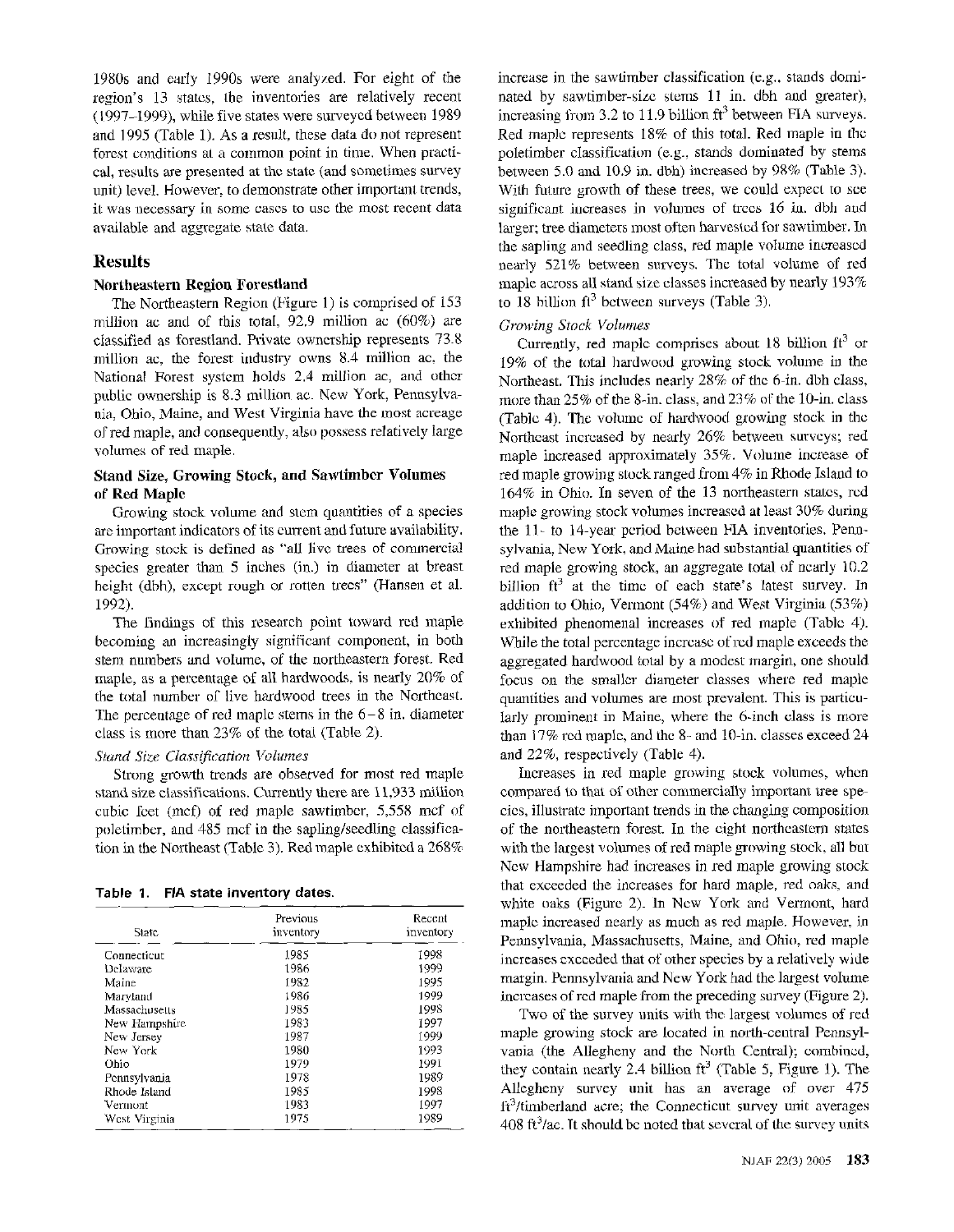Table 2. Number of live red maple trees<sup>a</sup> by state and diameter class (most recent survey).

|                                        |           |         |           | Tree dbh class (in.) |           |           |      |           |
|----------------------------------------|-----------|---------|-----------|----------------------|-----------|-----------|------|-----------|
| State                                  | $2 - 4$   | $6 - 8$ | $10 - 12$ | 14–16                | $18 - 20$ | $21 - 29$ | >29  | Total     |
| Maine                                  | 1.520.072 | 291,355 | 88,125    | 19,865               | 4.554     | 1.576     | 132  | 1,925.679 |
| Pennsylvania                           | 1,200,024 | 330,424 | 118,946   | 38.030               | 9,143     | 3.341     | 397  | 1.700.305 |
| New York                               | 1,007,116 | 276,490 | 106.724   | 32,906               | 8,404     | 3.361     | 547  | 1.435,545 |
| West Virginia                          | 716.214   | 125,737 | 37.941    | 12,804               | 3,198     | 1.392     | 13i  | 897.417   |
| NewHampshire                           | 394,474   | 115,107 | 40,625    | 9.514                | 2,474     | 804       | 72   | 563,070   |
| Ohio                                   | 384,977   | 71.064  | 24,149    | 8,450                | 2.820     | 1,311     | 296  | 493.067   |
| Massachusetts                          | 218,705   | 75,270  | 33,959    | 9,112                | 2,268     | 752       | 115  | 340.182   |
| Vermont                                | 188.715   | 61,997  | 28,473    | 10.036               | 2,440     | 881       | 253  | 292,798   |
| Maryland                               | 191.738   | 33.565  | 12,929    | 5,138                | 2,045     | 1.302     | 362  | 247.079   |
| Connecticut                            | 145,447   | 41,061  | 20.254    | 7,683                | 2.242     | 677       | 207  | 217,591   |
| New Jersey                             | 113,516   | 28,125  | 10,296    | 3.198                | 860       | 630       | 123  | 156,748   |
| Rhode Island                           | 45.632    | 9.447   | 3.759     | 1.126                | 219       | 111       | 42   | 60.336    |
| Delaware                               | 42.270    | 8,371   | 3,194     | 1.676                | 708       | 300       | 29   | 56,550    |
| Red maple % all<br>hardwoods-NE region | 18.9      | 23.5    | 20.1      | 16.6                 | 14.0      | 13.4      | 13.8 | 19.6      |

" Thousmd trees.

#### Table 3. Volume of red maple growing stock<sup>a</sup> by stand size class, Northeastern Region.

|                    | Sawtimber | Poletimber | Sapling/<br>seedling | Nonstocked | Total    |
|--------------------|-----------|------------|----------------------|------------|----------|
| Previous survey    | 3,242.5   | 2,813.0    | 78.1                 | 2.0        | 6,135.6  |
| Most recent survey | 11,932,7  | 5.558.1    | 484.6                |            | 17.976.9 |
| Percentage change  | 268.0     | 97.6       | 520.5                | $-25.0$    | 192.9    |

Million cubic feet,

#### Table 4. Percentage of red maple growing stock volume by diameter class, change in red maple growing stock volume, and total red maple growing stock volume by state.

|                                        |      |      |      |      | Tree dbh class (in.) |      |      |              | Percentage          | Total red maple  |
|----------------------------------------|------|------|------|------|----------------------|------|------|--------------|---------------------|------------------|
| State                                  | 6    | 8    | 10   | 12   | 14                   | 16   | 18   | $20^{\circ}$ | change <sup>a</sup> | volume $b^{b-c}$ |
| Pennsylvania                           | 11.1 | 17.2 | 19.1 | 16.1 | 13.8                 | 8.6  | 5.5  | 8.6          | 36.9                | 4.447.9          |
| New York                               | 10.6 | 17.3 | 192  | 16.1 | 12.8                 | 84   | 5.1  | 10.5         | 38.9                | 3,448.8          |
| Maire                                  | 17.6 | 24.5 | 22.2 | 14.3 | 9.0                  | 5.3  | 2.6  | 4.5          | 23.5                | 2,328.1          |
| West Virginia                          | 13.2 | 17.2 | 17.7 | 14.7 | 12.4                 | 9.6  | 5.9  | 9.3          | 53.1                | 1.521.2          |
| New Hampshire                          | 13.8 | 22.9 | 23.7 | 14.3 | 10.7                 | 5.4  | 4.3  | 4.8          | 11.9                | 1,307.3          |
| Vermout                                | 9.3  | 15.9 | 20.4 | 15.1 | 14.6                 | 8.8  | 5.4  | 10.5         | 54.4                | 1.045.1          |
| Massachusetts                          | 9.5  | 18.0 | 21.3 | 19.0 | 12.2                 | 7.5  | 5.8  | 6.8          | 15.8                | 1.040.3          |
| Ohic                                   | 10.5 | 14.9 | 15.4 | 14.9 | 12.9                 | 9.1  | 7.2  | 15.3         | 164.5               | 964.3            |
| Connecticut                            | 7.5  | 12.7 | 19.8 | 14.7 | 13.7                 | 12.1 | 5.9  | 13.7         | 8.9                 | 692.1            |
| Maryland                               | 7.4  | 10.3 | 12.7 | 12.7 | 13.1                 | 8.0  | 7.3  | 28.6         | 23.8                | 675.8            |
| New Jersey                             | 9.9  | 17.0 | 17.5 | 14.6 | 12.1                 | 7.1  | 5.6  | 16.3         | 40.2                | 368.3            |
| Delaware                               | 5.2  | 9.0  | 10.9 | 12.0 | 14.3                 | 13.9 | 8.1  | 26.5         | 43.6                | 163.9            |
| Rhode Island                           | 10.6 | 17.4 | 23.0 | 16.1 | 11.9                 | 8.9  | 4.3  | 7.8          | 4.1                 | 97.1             |
| Red maple % all<br>hardwoods-NE region | 27.9 | 25.7 | 23.0 | 19.3 | 17.7                 | 14.8 | 13.5 | 13.0         |                     | 19.3             |

Change from previous survey.

Most recent FIA analysis.

Million cubic feet.

with the largest quantities of red maple are located in New York, Pennsylvania, and southern New England. The top 15 survey units in red maple growing stock volume account for nearly 60% of the total red maple volume in the Northeast.

#### *Sawtimber Volumes*

Sawtimber volume of red maple exceeds 38 billion board feet (bbf), more than 14% of the total hardwood sawtimber volume. Eight states contain more than 2 bbf of red maple sawtimber, with the top four states each exceeding 3 bbf. Combined, Pennsylvania and New York contain nearly 18 bbf (Table 6). The largest relative proportions of red maple sawtirnber are in the smaller diameter classes. For example, in the 12- and 14-in. diameter classes, red maple comprises 17% and 16% of total hardwood sawtirnber volume, respectively (Table 6). Red maple sawtimber volume in the Northeast increased by nearly 58% between surveys while all hardwoods combined increased about 39%.

In six states, more than 15% of the sawtimber volume is comprised of red maple: Massachusetts (24%). Maine (nearly 21%), New Hampshire (ahnost 19%), New York (near 19%), Pennsylvania (16%), and Vermont (nearly 16%). Interestingly; Ohio possesses a relatively large volume of red maple sawtirnber, about 2.5 bbf, earning it the fifth-place rank just behind West Virginia (Table 6).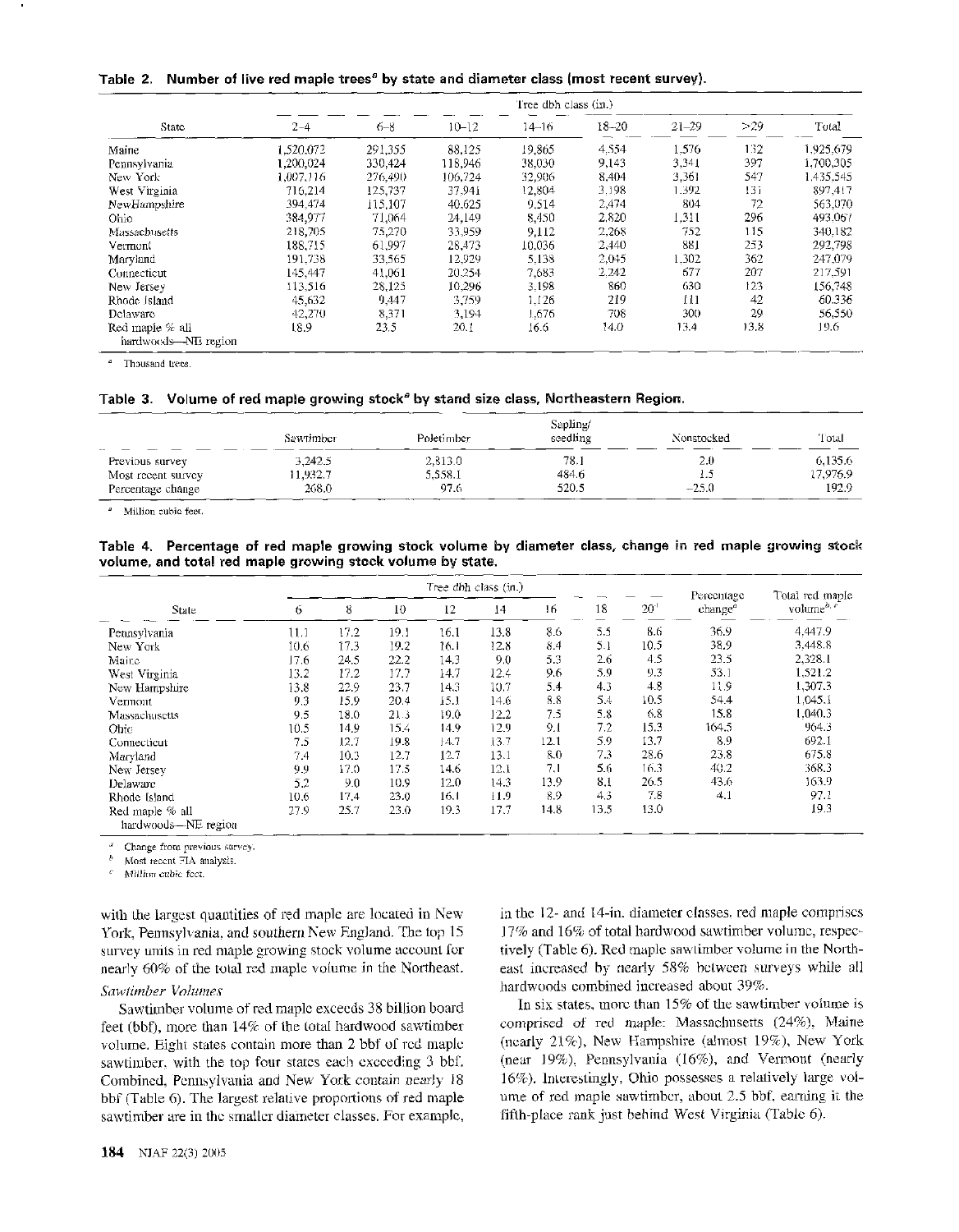

**Figure 2. Change in growing stock volume for red maple and selected commercial species between the two most recent forest inventories. For ME, NH, and VT, this includes all red oaks and white oaks. For remaining states, it includes only northern red oak and white oak.** 

**Table 5. Top 15 Northeastern Region survey units for red maple growing stock: volume, total timberland acreage, and cubic feet per acre of red maple (most recent survey).** 

| Rank | State and survey unit                | Red maple<br>$volume^a$ | Total<br>timberland <sup>b</sup> | Cubic feet<br>per acre <sup>e</sup> |
|------|--------------------------------------|-------------------------|----------------------------------|-------------------------------------|
|      | Pennsylvania, Allegheny              | 1.473.4                 | 3,100.2                          | 475.3                               |
|      | Massachusetts, Massachusctts         | 1,040.3                 | 2.631.3                          | 395.4                               |
|      | Pennsylvania, North Central          | 903.3                   | 2,717.6                          | 332.4                               |
| 4    | New Hampshire, Southern              | 820.4                   | 2.148.5                          | 381.8                               |
|      | New York, South Central Highlands    | 776.3                   | 2,393.3                          | 324.4                               |
|      | West Virginia, Northeastern          | 712.1                   | 4.450.7                          | 160.0                               |
|      | Connecticut, Connecticut             | 692.1                   | 1.696.1                          | 408.1                               |
| 8    | Vermont, Southern                    | 619.0                   | 2.218.8                          | 278.9                               |
| 9    | Pennsylvania, Western                | 533.7                   | 2.569.7                          | 207.7                               |
| 10   | New York, St. Lawrence-N. Adirondack | 526.8                   | 2,504.6                          | 210.3                               |
| 11   | New York, Lake Plain                 | 524.8                   | 2.397.1                          | 218.9                               |
| 12   | New Hampshire, Northern              | 48c.7                   | 2.360.2                          | 206.2                               |
| 13   | New York, Catskill-Lower Hudson      | 477.9                   | 2.181.4                          | 219.1                               |
| 14   | West Virginia, Southern              | 472.5                   | 4.139.2                          | 114.2                               |
| 15   | Pennsylvania, Northeastern           | 463.8                   | 1.418.5                          | 326.9                               |

Million cubic feet.

Thousand acres.

Red maple growing stock volume/total timberland acres in survey unit.

As previously noted, the increase in red maple sawtimber volume between inventories exceeds gains reported for red maple growing stock in the Northeast. Seven of the 13 northeastern states experienced a 50% or greater increase in red maple sawtimber volume between successive inventories (Table 6). Most of the gain in red maple sawtimber was in the 12- to 16-inch dbh classes, reflecting both ingrowth to the sawtimber-size class and growth of small sawtimber trees.

## **Utilization Considerations**

Utilization opportunities for red maple sawtimber are determined in part by wood quality. Tree-grade classifications reported by FIA can be an important indicator of red maple quality. Tree grades 1, 2, and 3 represent trees predicted to yield factory-grade lumber (Hanks 1976). Tree grades are correlated with lumber-grade yields; higher-grade trees yield greater proportions of higher lumber grades, which are valued by the furniture, cabinet, and millwork industries. Grade 4 trees are not suitable for factory-grade lumber but will yield roundwood suitable for fiber (e.g., pulpwood and engineered wood products) or industrial products, such as railroad ties and timbers. Grade *5* trees have limited utilization potential aside from fuelwood and limited quantities of fiber. Grade 5 tree form is given to trees of sawtimber size that do not contain a gradable butt log for sawn products and contains more than two-thirds rot and decay (E.H. Wharton, USDA Forest Service, 2002).

Tree diameter also affects tree grade. USFS tree grade rules have minimum diameter requirements; for example, a tree must be at least 16 in. dbh to qualify for grade 1. The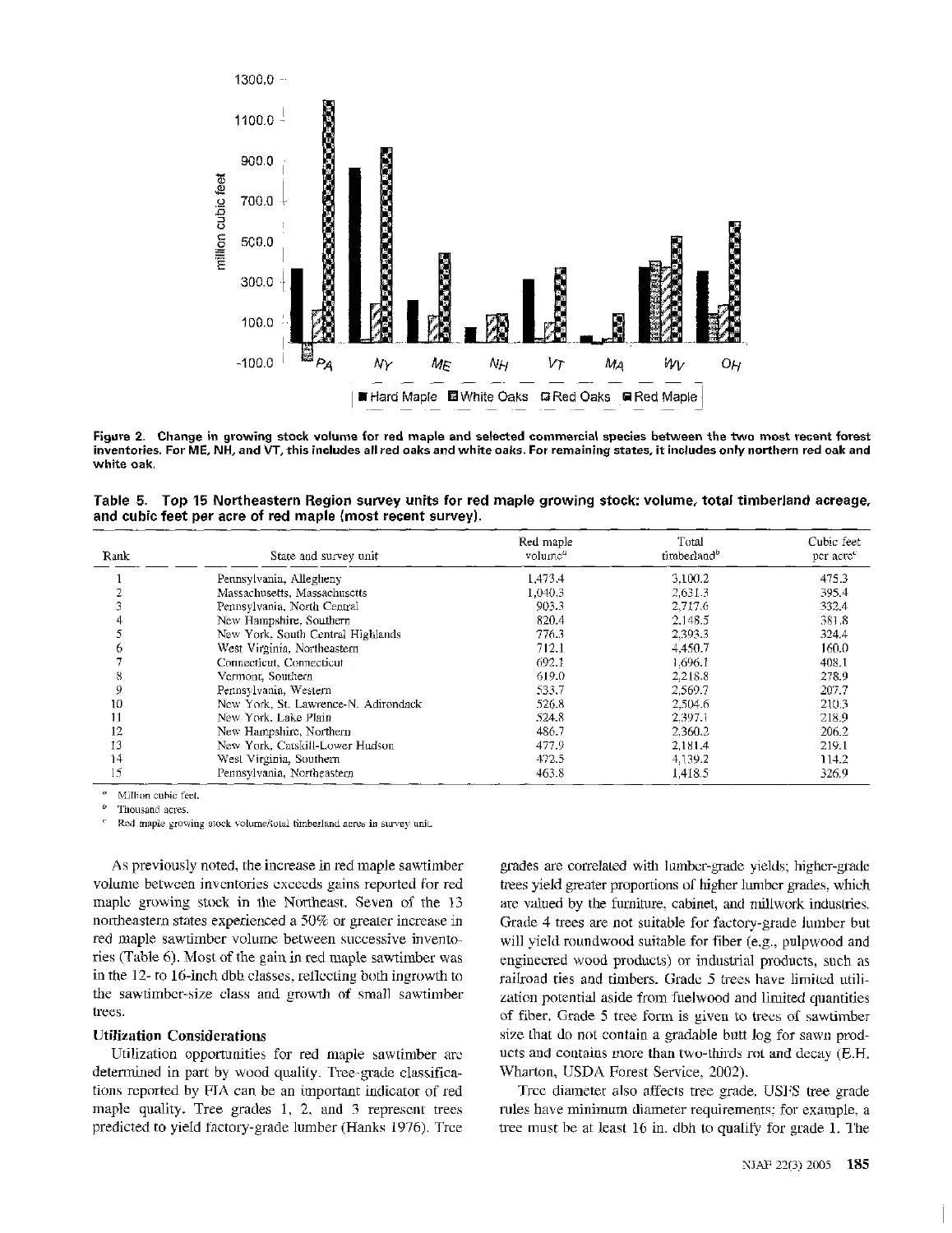Table 6. Percentage of red maple sawtimber volume by diameter class, change in red maple sawtimber volume, and **total red maple sawtimber volume by state.** 

|                                        |      | Tree dbh class (in.) |       |      |      |           |        | Percentage          | Total red                                 |  |
|----------------------------------------|------|----------------------|-------|------|------|-----------|--------|---------------------|-------------------------------------------|--|
| State                                  | 12   | 14                   | 16    | 18   | 20   | $21 - 29$ | >29    | change <sup>2</sup> | maple volume <sup>b, <math>c</math></sup> |  |
| Pennsylvania                           | 26.7 | 25.6                 | 17.1  | 11.3 | 6.9  | 10.5      | 19     | 64.8                | 9,805.1                                   |  |
| New York                               | 27.8 | 23.7                 | 16. l | 10.2 | 7.5  | 11.0      | 36     | 57.1                | 8,142.7                                   |  |
| Maine                                  | 37.9 | 24.7                 | 153   | 77   | 5.7  | 8.2       | 0.4    | 17.6                | 3,537.6                                   |  |
| West Virginia                          | 24.2 | 23.2                 | 19.1  | 12.6 | 7.3  | 12.1      | 16     | 121.8               | 3,185.7                                   |  |
| Ohio                                   | 22.0 | 20.6                 | 14.9  | 12.8 | 8.5  | 15.3      | 53     | 180.2               | 2,458.0                                   |  |
| Vermont                                | 25.0 | 26.2                 | 16.9  | 10.6 | 5.9  | 9.6       | 5.5    | 71.2                | 2.292.1                                   |  |
| Massachusetts                          | 34.4 | 23.8                 | 15.0  | 11.9 | 4.8  | 7.0       | 3.2    | 40.1                | 2,110.1                                   |  |
| New Hampshire                          | 34.1 | 27.1                 | 14.2  | 114  | 5.6  | 7.6       | ÷      | 24.6                | 2,007.8                                   |  |
| Maryland                               | 14.3 | 18.2                 | 10.6  | 10.6 | 8.9  | 22.9      | 14.6   | 41.0                | 1,846.3                                   |  |
| Connecticut                            | 22.5 | 21.9                 | 20.9  | 10.1 | 93   | 8.7       | 66     | 17.6                | 1.660.6                                   |  |
| New Jersey                             | 24.2 | 21.3                 | 13.1  | 10.1 | 7.1  | 20.9      | 3.3    | 95.0                | 861.2                                     |  |
| Delaware                               | 14.9 | 18.4                 | 19.0  | 11.0 | 16.9 | 19.8      | $\sim$ | 105.5               | 501.4                                     |  |
| Rhode Island                           | 31.6 | 23.8                 | 18.0  | 8.8  | 5.4  | 5.0       | 7.5    | 3.7                 | 202.6                                     |  |
| Red maple % all<br>hardwoods-NE region | 17.5 | 16.3                 | 13.6  | 12.5 | 11.7 | 11.4      | 12.9   |                     | 14.4                                      |  |

**<sup>a</sup>**Change from previous survey.

Most recent FIA analysis.

Million board feet, International %-inch rule.

smaller diameters of red maple are a factor limiting its presence in the higher tree grade classifications. Only red maple sawtimber in Maryland has more than 10% of the total volume in grade 1. When observing the grade 1 classification, it is not surprising that red maple constitutes only 4% of this category in relation to all hardwoods in the Northeast (Table 7). Eight of the 13 states had less than *5%*  of their red maple sawtimber volume in grade 1 trees. Grade 2 has less stringent quality requirements and a tree must be at least 13 in. dbh. Only New Jersey, Maryland, and Connecticut have more than 30% of red maple sawtimber collectively in grades 1 and 2 (Table 7). As a comparison, select red oak species are nearly 21 and 30% of grades 1 and 2, respectively, versus 4 and 16% for red maple (Table 8). The tree grade distribution of hard maple (primarily sugar maple) is very similar to that of red maple.

Grade 3 trees represent the largest share of red maple sawtimber in the Northeast, and the percentage in grade 3 ranges from 32% in Maryland to more than 59% in New Hampshire (Table 7). Given the relatively high percentage of sawtimber volume in the 12-in. dbh class (Table 6) and the 13-in. dbh minimum requirement for grade 2 trees, it is not surprising that grade 3 trees represent a large share of red maple sawtimber. This is actually the case for most species (Table 8). Red maple constitutes about 16% of all grade 3 trees in the Northeast (Table 7).

Perhaps the greatest challenge in utilizing and managing the red maple resource is the significant volumes of grades 4 and *5* red maple sawtimber. Eleven of the 13 northeastern states had at least 25% of red maple sawtimber combined in tree grades 4 and *5;* Pennsylvania's 9.8 bbf of red maple sawtimber was 42% grades 4 and *5.* Nearly 48% of Ohio's red maple is in grades 4 and 5. Maryland, West Virginia, Vermont, and New York also have relatively high proportions (over 30%) of red maple sawtimber in grades 4 and *5*  (Table 7). Two questions arise: What products can use appreciable quantities of lower-grade red maple; and what silvicultural regimes can be implemented to favor a more desirable species or red maple with enhanced quality attributes?

#### *Timber Product Output in the Northeastern Region*

The total hardwood and softwood production from this 13-state area reported from the most recent USDA Forest

|  |  |  |  |  |  | Table 7. Percentage of red maple sawtimber by tree grade (most recent survey). |  |
|--|--|--|--|--|--|--------------------------------------------------------------------------------|--|
|--|--|--|--|--|--|--------------------------------------------------------------------------------|--|

| State                 | Grade 1 | Grade 2 | Grade 3 | Grade 4 | Grade 5 |
|-----------------------|---------|---------|---------|---------|---------|
| Pennsylvania          | 2.2     | 12.3    | 43.2    | 28.2    | 14.1    |
| New York              | 4.8     | 171     | 46.4    | 11.7    | 20.0    |
| Maine                 | 4.3     | 15.6    | 53.2    | 11.4    | 15.5    |
| Ohio                  | 2.1     | 97      | 40.3    | 25.7    | 22.2    |
| Vermont               | 44      | 19.8    | 43.2    | 12.5    | 20.0    |
| Massachusetts         | 4.4     | 20.0    | 50.1    | 7.0     | 18.5    |
| New Hampshire         | 2.9     | 15.3    | 59.4    | 7.0     | 15.5    |
| Maryland              | 12.6    | 19.2    | 32.1    | 21.9    | 14.2    |
| West Virginia         | 5.1     | 11.3    | 49.9    | 33.6    |         |
| Connecticut           | 8.5     | 23.6    | 42.4    | 3.1     | 22.4    |
| New Jersey            | 8.9     | 25.2    | 36.9    | 5.2     | 23.8    |
| Delaware              | 7.9     | 21.4    | 42.5    | 20.2    | 7,9     |
| Rhode Island          | 2.1     | 26.2    | 56.8    | 8.8     | -6.1    |
| Red maple % all       | 4.0     | 9.9     | 16.1    | 16.5    | 21.7    |
| hardwoods --NE region |         |         |         |         |         |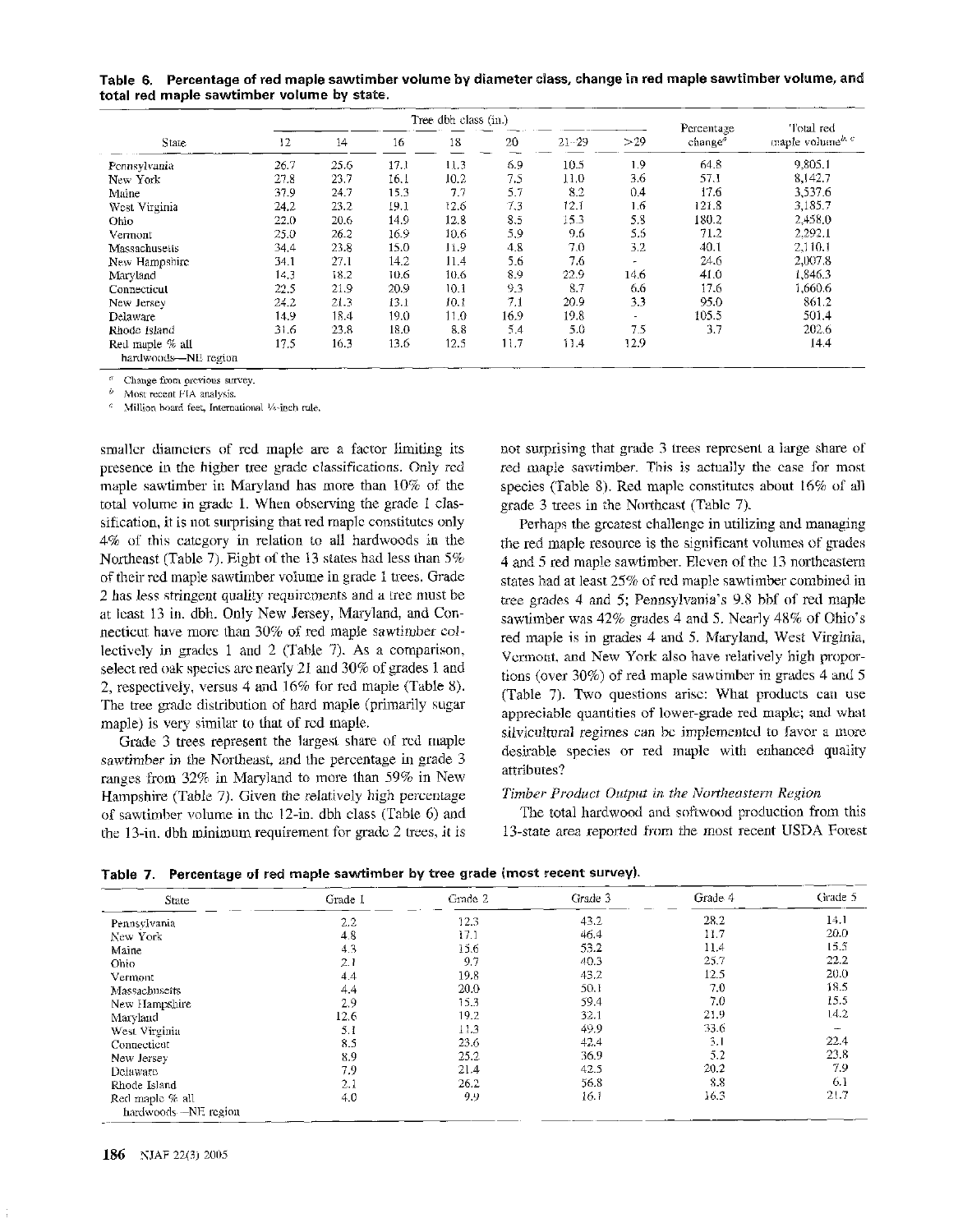| <b>Species</b>                 | Grade i | Grade 2 | Grade 3 | Cirade 4 | Grade 5 | Species<br>total <sup>a</sup> |
|--------------------------------|---------|---------|---------|----------|---------|-------------------------------|
| Red maple                      | 4.4     | 15.8    | 45.5    | 17.6     | 16.7    | 36,893.4                      |
| Hard maple                     | 8.1     | 20.8    | 42.9    | 14.3     | 14.0    | 24.802.6                      |
| Select red oaks <sup>b</sup>   | 20.8    | 29.6    | 33.1    | 11.3     | 5.3     | 22,896.7                      |
| Yellow-poplar                  | 23.6    | 22.8    | 28.3    | 22.0     | 3.3     | 19.666.8                      |
| Select white oaks <sup>e</sup> | 12.8    | 24.4    | 39.8    | 17.2     | 58      | 14.739.2                      |
| Ashes                          | 16.5    | 25.7    | 41.1    | 6.8      | 97      | 10.972.7                      |
| Black walnut                   | 69      | 21.9    | 46.5    | 12.9     | 11.8    | .212.7                        |

**Table 8. Percentage of selected commercial species sawtimber volume by tree grade, Northeastern Region (most recent survey).** 

Million board feet. International 14-inch rule.

Includes northern red, Shumard, and chenybark oak.

Includes white, swamp white, bur, swamp chestnut, and ch'inkapin oak.

Service TPO data was 1,885 mcf. Of this total, hardwood production was 1,337 mcf and red maple production was only 79 mcf (Table 9). In the product categories, red maple represents double-digit proportions only in composites. Only 6% of the total hardwood roundwood received at all mill types was red maple. It is revealing to compare this red maple utilization figure with total growing stock and sawtimber estimates, where red maple is 19% and 14% of the total hardwood volumes, respectively. In addition, red maple comprises nearly 20% of the number of live hardwood trees (Table 2). One can conclude that red maple is underutilized as a raw material. In the next section, we present regional examples of entrepreneurship and innovation that could lead to increased use of red maple.

## *Regional Utilization Examples*

Regional resource utilization can be viewed as a jigsaw puzzle, with a variety of industries requiring different raw material requirements or puzzle "pieces." Consider an area with several hardwood sawmills using higher-grade logs; an EWP facility that uses smaller, lower-density hardwoods, such as yellow-poplar and cucumbertree; and a pulp mill for lower grades of higher density species, such as oaks and hickories. These "pieces" satisfy the puzzle requirements of those particular industries.

Mountain Forest Products, owned by the Pittston Coal Company, recently was established to process hardwoods from company lands located in extreme southwestern Virginia. The management objective is to reverse past high grading practices by removing the least valuable trees, thus leaving a more valuable residual stand. Mountain Forest Products also accepts gatewood at a company-built facility.

This processing facility was built, according to company management, because, "We started looking for something to do with the low grade and there were no local markets" (Douglas 2000). Mountain Forest Products eventually plans to merchandise 300,000 tons of hardwood chips per yeas in conjunction with 20 mmbf of sawn material, namely ties and flooring stock (Douglas 2000). One can view this facility, which processes oak, hickory, poplar, and maple, as a complement to an oriented strand lumber plant located nearby in Hazard, KY. This facility uses low-density species but does not provide a market for high-density hardwood species also common to the area.

Another example of resource utilization change is found in West Virginia, where two large OSB mills and a laminated veneer facility began operation in the mid-1990s. It has been stated that the quantity of yellow-poplar tops left in the woods after harvesting in central West Virginia could supply three OSB mills of 50 mmsf capacity, which is roughly the size of one of the OSB mills located in West Virginia (Walker 1996). Generally, OSB mills favor lower-density species. The specific gravity (oven-dry weight, green volume) of red maple (0.49) is about 20% greater than yellow-poplar (0.40) (Forest Products Laboratory 1987). Red maple's specific gravity may exceed some EWP raw material parameters.

A wood composites business utilizing low-grade hardwood, primarily red maple, was opened in Bangor, Maine in 2002. Engineered Materials of Maine could eventually employ up to 75 full-time workers in a 40,000 square-foot production facility to manufacture glue-laminated red maple into beams. The beams are produced to match standard

|                    |         | Veneer |          |                                            |            | Other    |         |
|--------------------|---------|--------|----------|--------------------------------------------|------------|----------|---------|
|                    | Sawlogs | logs   | Fuelwood | Pulpwood                                   | Composites | products | Total   |
| Red maple          | 43.3    | 2.1    | 27.1     | 5.3                                        | 0.4        | 0.4      | 78.6    |
| All other hardwood | 464.6   | 30.4   | 399.9    | 343.7                                      | 1.6        | 17.9     | 1,258.1 |
| All softwood       | 259.8   | 2.6    | 53.3     | 216.4                                      | 0.2        | 16.1     | 548.3   |
| Total              | 767.7   | 35.1   | 480.3    | 565.4                                      | $2.2\,$    | 34.4     | 1,885.0 |
|                    |         |        |          | Red maple as a percentage of all hardwoods |            |          |         |
|                    | 8.5     | 6.5    | 6.3      | 1.5                                        | 20.0       | 2.2      | 5.9     |
|                    |         |        |          | Red maple as a percentage of total         |            |          |         |
|                    | 5.6     | 5.9    | 5.6      | (0.9)                                      | 18.2       | 12       | 4.2     |

**Table 9. Timber product output<sup>e</sup> for the Northeastern Region, 1996.** 

 $<sup>a</sup>$  Million cubic feet of roundwaod.</sup>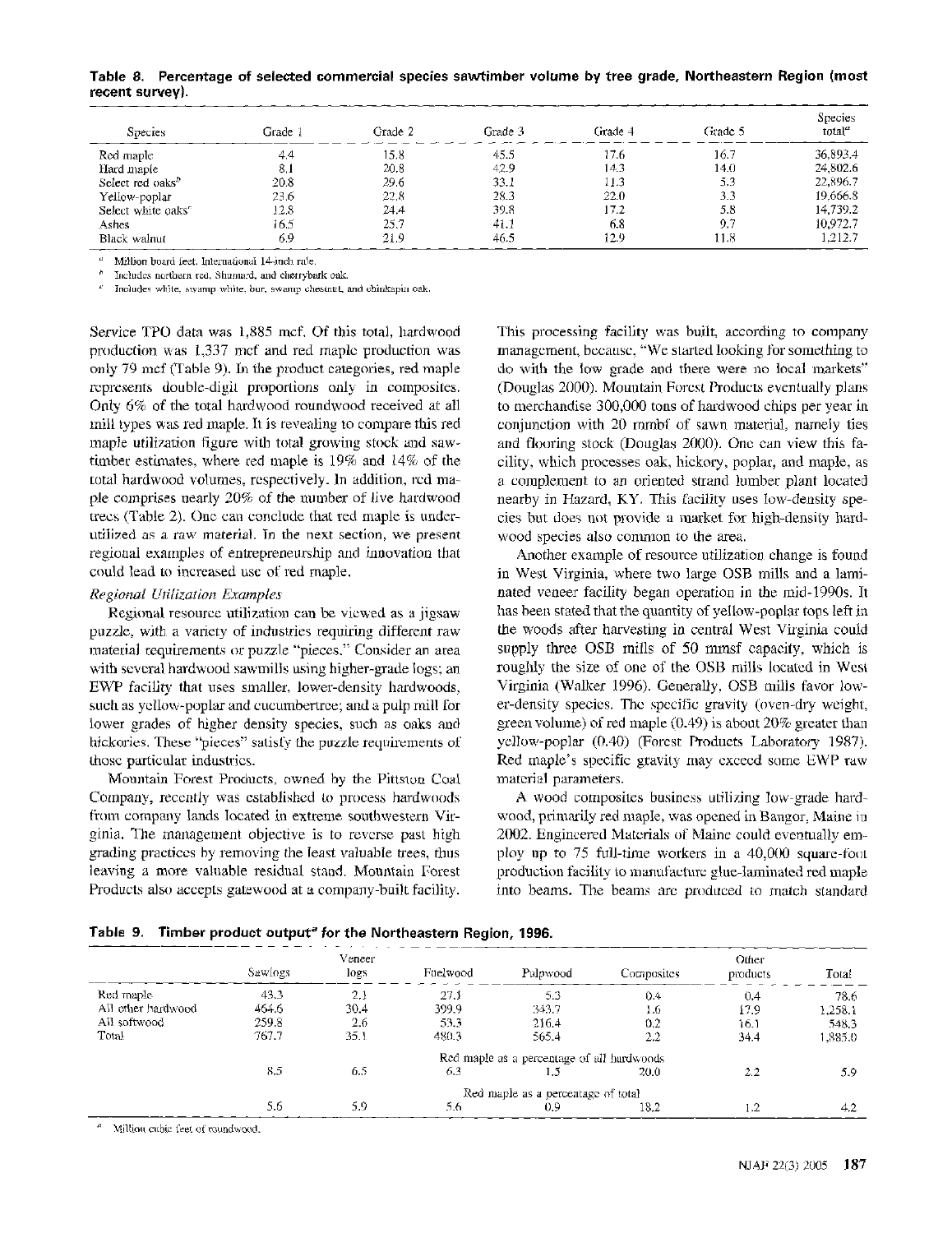dimensional framing iurnber (Society of Wood Science and Technology 2002).

# **Conclusion**

This study demonstrates the increasing influence of red maple in the eastern deciduous forest. This species also is a prominent component of both the sapling-seedling and poletimber classifications and will remain so for the foreseeable future. The number of red maple stems in the smaller diameter classes was discerned to be nearly one-quarter of those classifications. When considering growing stock and sawtimber volumes, red maple comprises nearly one-fifth and over one-seventh of the hardwood resource in these classifications, respectively.

Among the northeastern states, Pennsylvania, New York, and Maine in particular have considerable quantities of red maple. The largest concentration of red maple is in north central Pennsylvania, south central New York, and southern New England. These concentrations suggest opportunities to supply raw material for fiber or engineered wood facilities, where red maple potentially could become a low-cost resource. There may be opportunities for increased utilization of red maple sawlogs, particularly if substitute species like sugar maple become more expensive. For this to be achieved, novel red maple timber management practices should be developed to complement current timber stand improvement techniques. It appears that these states' industries also will need to develop new utilization approaches to make use of this resource.

Looking forward, we expect increasing proportions of red maple sawtimber-sized trees to be red maple. Harvesting proportionately more sawtimber trees of other species would tend to accelerate the growth of sawtimber represented by red maple. This suggests opportunities on at least three fronts: (I) products that use considerable quantities of red maple; (2) silvicultural regimes and manipulations to favor a more desirable species; and (3) silvicultural regimes to improve red maple quality.

Selected research has been conducted on the latter, as Erdmann et al. (1985) discussed a silvicultural technique to improve sawlog quality, and presented various methods of commercial thinning (Erdmann 1987). Forthcoming USFS research will emphasize those resource attributes important to the furniture, millwork, and engineered wood products industries, as well as those attributes most likely to affect red maple harvesting and utilization. Future research should focus on consumer perceptions of red maple and new products or applications to increase utiiization. There is limited utilization of lower quality hardwoods in the appearancegrade lumber markets. Marketing interventions should be devised and implemented to enhance market acceptance of this lesser-used species.

# **Literature Cited**

- ABBOTT, H.G. 1974. Some characteristics of fruitfulness and seed germination in red maple. Tree Planters' Notes 25(2):25-27.
- AHLGREN: C.E. 1979. Buried seed in the forest floor of the Boundary Waters Canoe Area. University of Minnesota Forestry Research Note No. 271. 4 p.
- BLAIR, R.M., AND L.E. BRUNETT. 1976. Phytosociological changes after timber harvest in a southern pine ecosystem. Ecology 57:18-32.
- BRAIEWA, M.A.; J.H. BROWN, JR., AND W.P. GOULD. 1985. Biomass and cordwood production of red maple stands in Rhode Island. J. For. 83(11):683-685.
- BRATKOVICH, S.M., J.S. GEPHARDT, P. PETERSON, AND R.H. BARTZ. 2000. Green dimensioning below-grade red oak logs: A Minnesota case study. For. Prod. 3. 50(2):65-68.
- BUMGARDNER, M.S., B.G. HANSEN, A.T. SCHULER, AND P.A. ARAMAN. 2001. Options for small-diameter hadwood utilization: Past and present. P. 1-7. in Proc. of the 2000 Southern Forest Economics Workers, M. Pelkki led.). Arkansas Forest Resources Center, Univ. of Arkansas at Monticello.
- BURNS, R.M., mo B.H. HONKALA (TECH. COORDS.). 1990. Silvics of North America: 2. Hardwoods. Agric. Handb. 654. USDA For. Serv., Washington, DC. 877 p.
- COLE, K.L.. P.K. BENJAMIN, AND K.F. KLICK. 1990. The effects of prescribed burning on oak woods and prairies in the Indiana Dunes. Restoration Manage. Notes 8(1):37-38.
- DESROCHERS, P. 2000. Eco-industrial parks: The case for private planning. The Independent Rev.: J. Pol. Econ. 5(3):345-371.
- DOUGLAS. T. 2000. Harvesting green gold. Timber Processing 25(9):10-14.
- ERDMANN, G.G., R.M. PETERSON. JR., AND R.R. OBERG. 1985. Crown releasing of red maple poles to shorten high-quality sawlog rotations. Can. *J. For. Res.* 15(4):694-700.
- ERDMANN, G.G. 1987. Methods of commercial thinning in even-aged northern hardwood stands. P. 191-210 in Managing northern hardwoods: Proceedings of a silvicultural symposium. Faculty of Forestry Miscellaneous Publication No. 13 (ESF 87-002); Soc. Am. Foresters Pub. No. 87-03. College of Environmental Science and Forestry, State Univ. of New York.
- FLINN, M.A., AND R.W. WEIN, 1977. Depth of underground plant organs and theoretical survival during fire. Can. J. Bot. 55:2550-2554.
- FOREST PRODUCTS LABORATORY. 1987. Wood handbook: Wood as an engineering material. Agric. Handb. 72. US Dept. Agriculture, Washington, DC. 466 p.
- GODMAN, R.M., AND G.A. MATTSON. 1976. Seed crops and regeneration problems of 19 species in northeastern Wisconsin. USDA For. Serv. Res. Pap. NC-123. **5** p.
- GRAHAM. **W.L..** W. LIU, M. DOWNING: C.E. NOOH, M. DALY, AND A. MOORE. 1997. The effect of location and facility demand on the marginal cost of delivered wood chips from energy crops: A case study of the state of Tennessee. Biomass Bioenergy 13(3):117-123.
- HAAG, C.L., J.J. JOHNSON, AND G.G. ERDMANN. 1989. Rooting depths of red maple (Acer rubrum L.) on various sites in the Lake States. USDA For. Sew. Gen. Tech. Rep. NC-347. **3** p.
- HANKS, L.F. 1976. Hardwood tree grades for factory lumber. USDA For. Sen?. Res. Pap. NE-333. 81 p.
- NANSEK, M.H., T. FRIESWYK, J.F. GLOVER, AND J.F. KELLY. 1992. The Eastwide forest inventory database: Users manual. USDA For. Serv. Northeastern For. Exp. Sta. Available online at www.srsfia.usfs. msstate.edu/scripts/ew.htm; accessed by the author Oct. 10, 2001.
- HARDWOOD MARKET REPORT. 2002. Hardwood Market Report.  $LXXX(15):5-6.$
- HEILIGMANN, R.B., E.R. NORLAND, AND D.E. HILT. 1985. 28-year old reproduction on five cutting practices in upland oak. North. J. App. For. Z(1): 17-22.
- HUSAIN, S.A., D.W. ROSE, AND S.O. ARCHIBALD. 1998. Identifying agricultural sites for biomass energy production in Minnesota. Biomass Bioenergy 15(6):423-435.
- IRLAND, L.C., P.E. SENDAK, AND R.H. WIDMANN, 2001. Hardwood pulpwood stumpage price trends in the northeast. Gen. Tech. Rep. NE-286. USDA For. Serv. Northeastern Res. **Sta.,** Newtown Square, PA. 23 p.
- JOHNSON, J.E., C.L. HAAG, J.G. BOCKHEIM, AND G.G. ERDMANN. 1987. Soil-site relationships and soil characteristics associated with even-aged red maple (Acer *rubrum)* stands in Wisconsin and Michigan. For. Ecol. Manage. 21:75-89.
- LEES, J.C. 1981. Three generations of red maple stwnp sprouts. Can. For. Ser. Info. Rep. M-X. 9 p.
- LIN, W., D.E. KLINE, P.A. ARAMAN, AND J.K. WIEDENBECK. 1995. Producing hardwood dimension directly from logs: An economic feasibility study. For. Prod. J. 45(6):38-46.
- LUPPOLD, W., AND M. BUMGARDNER. 2003. What is low-value and/or low-grade hardwood? For. Prod. **J.** 53(3):54-59.